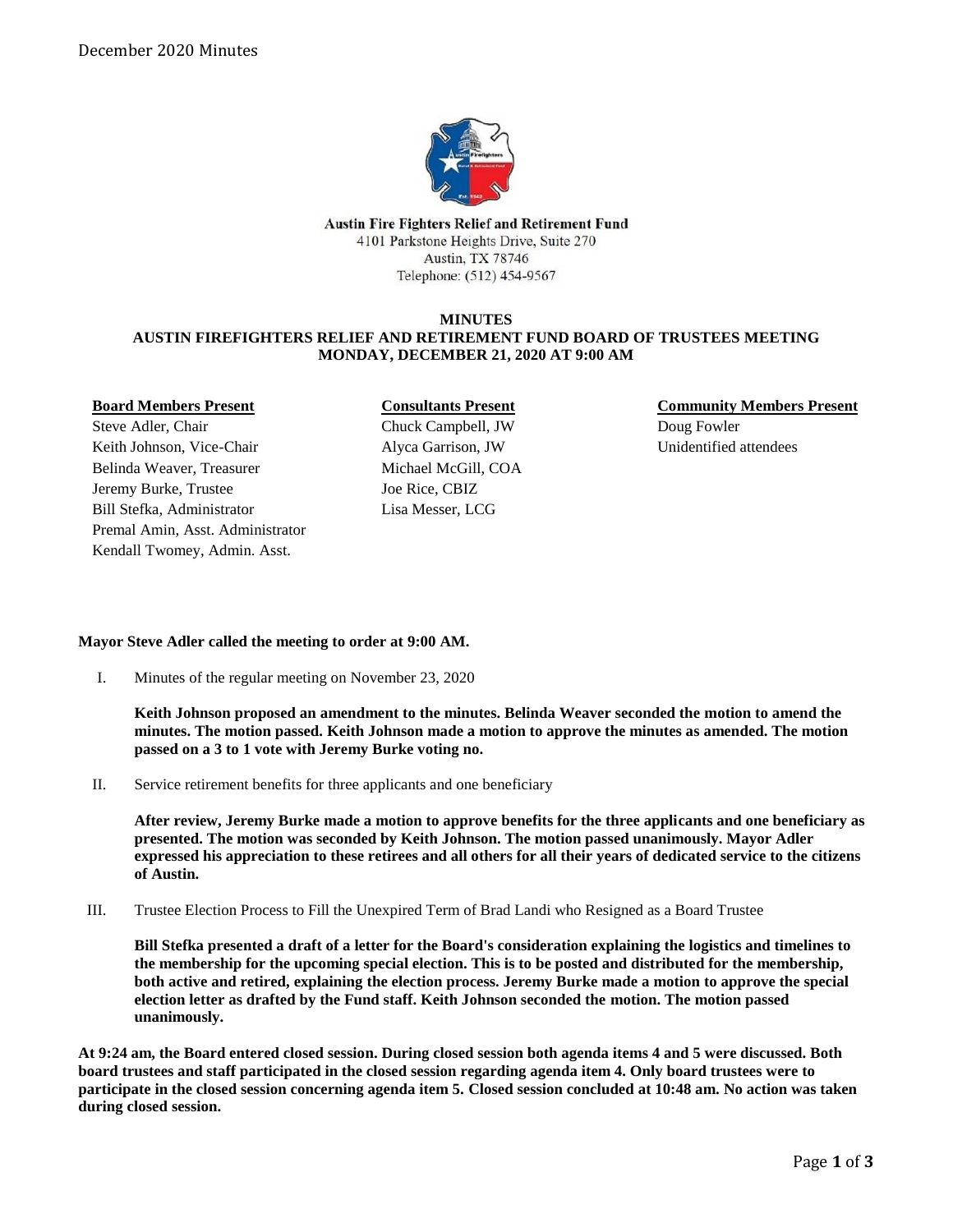### IV. 30 Month disability Review

**After coming out of closed session a motion was made to reduce the disability benefit of Applicant 2020-01 in accordance with the applicable policy of the Fund by the minimum of the range of the Applicant's earning capacity as provided in the report from the vocational evaluator, and further that in connection with future annual reviews of such Applicant, additional vocational evaluations will not be required unless and until the Applicant's impairment rating changes or his actual employment earnings exceed the amount by which the benefit was reduced pursuant to this motion. Jeremy Burke made such motion and Belinda Weaver seconded the motion. The motion passed unanimously.**

V. Ethics Violation Review

**After coming out of closed session the Board discussed a report from the outside legal counsel Ashcroft-Sutton-Reyes. The Board agreed that the report be made available once the "attorney-client privileged information" label is removed. At this time, in response to allegations addressed in this report, Mr. Burke requested the minutes reflect and re-iterate that Jeremy Burke and Premal Amin are friends and that friendship grew through working together at the Union and at the Pension Board. At no point in time has our friendship come before what is right for the members of this Fund. No motion was necessary at this time.**

### VI. RFP Benchmark Update

**Joe Rice from CBIZ and Lori Messer from Logic Compensation Group presented their employee compensation and benefits study proposals to the Board. Belinda Weaver made a motion to move forward with the Logic Compensation Group. Jeremy Burke seconded the motion. The motion passed with 3 ayes and 1 abstention by Keith Johnson.**

VII. Restatement of Fund Rules, including election processes

**After a brief discussion, Jeremy Burke made a motion to postpone this agenda to the January 2021 board meeting. The motion passed unanimously.**

VIII. 2021 Proposed Budget

**Premal Amin discussed the 2021 budget. Premal noted the proposed budget includes no increase in staff salaries for 2021 from that of 2020; pending results of the employee compensation study as currently authorized. Jeremy Burke requested that employee salaries be specifically outlined in the budget and follow up at the next meeting along with staff leave hour balances. After discussion, the 2021 proposed budget passed unanimously as presented. At this time, after all actionable items were addressed, Mayor Adler had to leave this meeting for another commitment.**

IX. Financial statements, transaction, and fund expense reports

**Premal Amin presented the November 2020 financial statements, transaction, and fund expense reports. No motion was necessary.**

X. Roadmap

**Premal Amin presented the Fund Roadmap to the Board which includes current and future topics and projects.**

XI. Call for future items

**Future agenda items will include the restatement of Fund Rules, the Code of Ethics review, a budget follow-up, and an employee compensation study update.**

**Hearing no objection, Keith Johnson adjourned the meeting at 12:15 pm.**